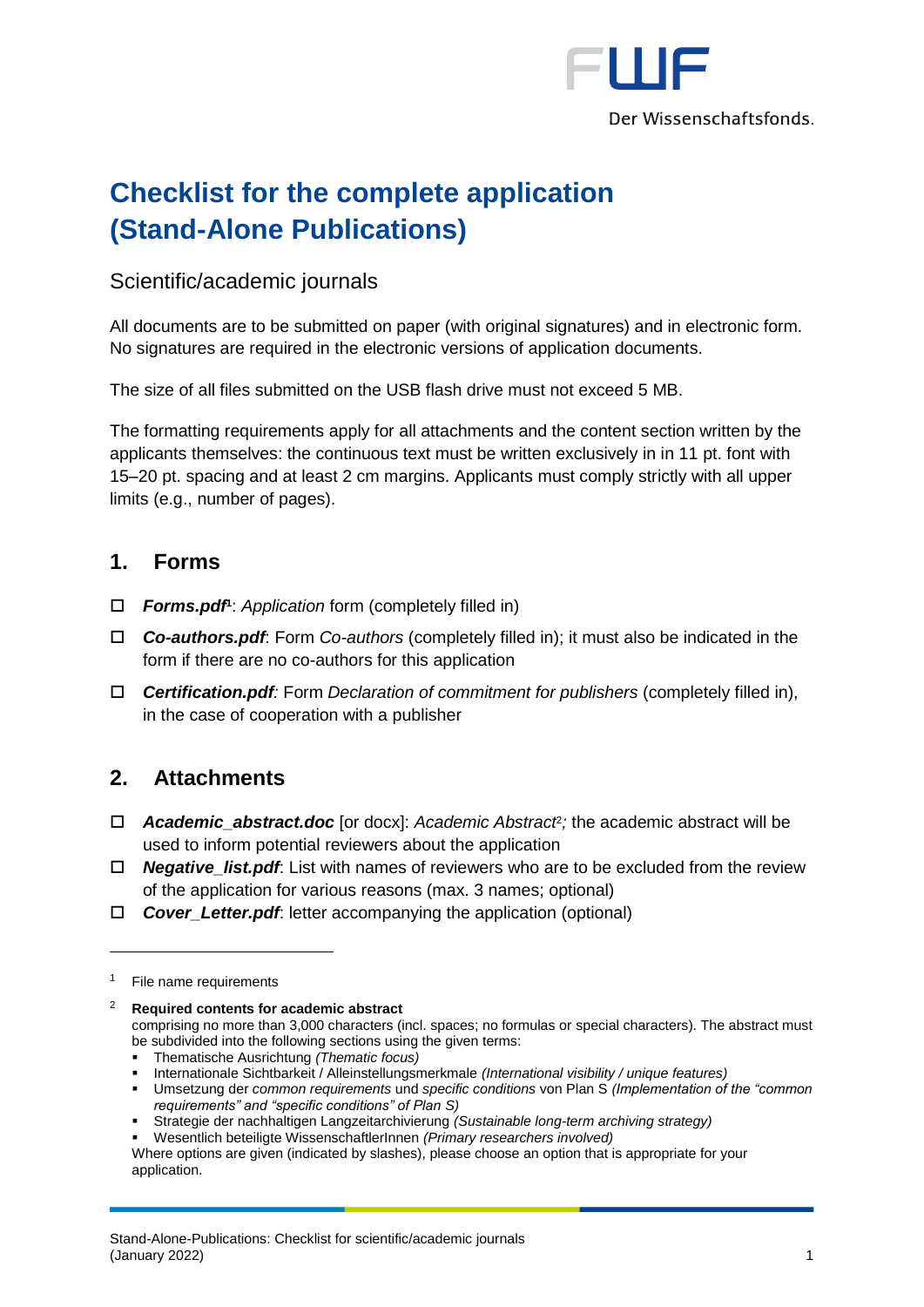

- *If the application is the revision of a rejected application*: In the application form must be indicated, whether the response(s) should be passed on to the relevant previous reviewer or all reviewers.
	- a) *Overview\_Revision.pdf:* overview of all changes made in the resubmitted application (for FWF internal use only)
- $\Box$  If all the reviewers are to receive this response:
	- b) *Revision.pdf:* overall response to all reviewers
- $\Box$  If these responses are to be passed on only to the reviewers who were previously involved:
	- c) *Revision\_A.pdf*: response to review A *Revision\_B.pdf*: response to review B
- *Confirmation\_institution.pdf: Institution's confirmation* of financing and a long-term archiving strategy
- *Confirmation\_media owner.pdf:* If the *media company* is a "single undertaking" according to EU law on state aid (see EUR-Lex - [32013R1407 -](https://eur-lex.europa.eu/legal-content/EN/ALL/?uri=CELEX%3A32013R1407) EN - EUR-Lex) and thus falls within its scope of application, the media owner must submit confirmation that the total amount of *de minimis* aid received over the last three financial (fiscal) years does not exceed €200,000.00.
- *CV.pdf:* Academic curriculum vitae and research achievements (no more than 3 pages) for the applicant<sup>3</sup>

1

#### **Required description of previous research achievements**

Academic publications: list of no more than ten of the most important published or accepted academic publications (journal articles, monographs, edited volumes, contributions to edited volumes, preprints, proceedings, etc.); for each publication, if available, either a DOI [address](http://www.doi.org/) (DOI = Digital Object Identifier) or anothe[r persistent identifier](http://en.wikipedia.org/wiki/Persistent_identifier) must be indicated. In accordance with the [San Francisco Declaration on](https://sfdora.org/signers/)  [Research Assessment \(DORA\),](https://sfdora.org/signers/) journal-based metrics like the journal impact factor should not be included;

<sup>3</sup> **Required contents for academic CVs (no more than 3 pages):**

<sup>▪</sup> Name and contact details of the person, address of the research institution, and relevant websites. It is also required to provide a publicly available link (hyperlink) to a list of all publications; the use of [ORCID](https://orcid.org/) (Open Researcher and Contributor ID) is expressly recommended for this purpose;

**Example 1** List of academic milestones and relevant positions held to date (with a brief explanation of any career gaps, if applicable);

Main areas of research and short statement of the most important research results achieved to date.

<sup>■</sup> Additional research achievements: list of no more than ten of the most important research achievements apart from academic publications (such as awards, conference papers, keynote speeches, important research projects, research data, software, codes, exhibitions, knowledge transfers, science communication, licenses, or patents.